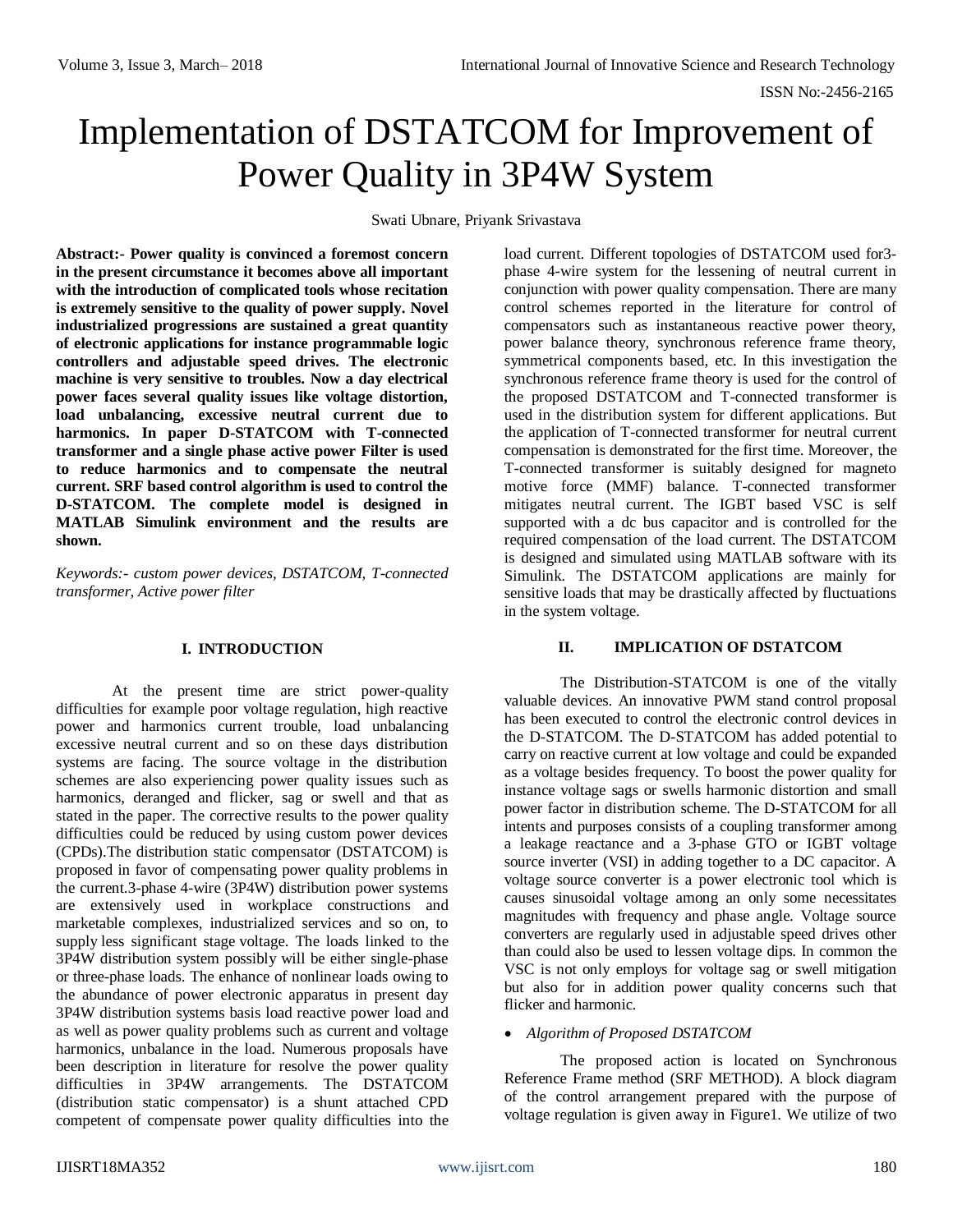#### ISSN No:-2456-2165

proportional integral (PI) controllers for control dc bus voltage of DSTATCOM also ac voltage by PCC. The compensation current should lead or lag by 90° forms the voltage. The compensating current brings together a voltage drop later the line voltage amplitude is reserved via its reference value. In the method whilst the load is an inductive followed bythe Distribution-STATCOM works as a capacitor in concurrence with reactive current control than the controlling of Distribution-STATCOM consists of the afterward control rationales for immediate harmonic reduction than load balancing furthermore neutral current compensation. Above figure shows the control algorithm of DSTATCOM with two PI controllers. The controller's functions were discussed above. The in-phase element of current is dependable for power factor enhancement of load whereas to regulate AC system voltage at PCC, quadrature component of SRF based DSTATCOM is responsible.



Fig. 1:- Control Approach of DSTATCOM

The output of PI controller over the DC bus voltage (Ispdr) is measured as quadrature component of supply reference currents. The instantaneous reference currents (isar, isbr and iscr) are obtained with adding the in-phase supply reference currents (isadr, isbdr and iscdr) and quadrature supply reference currents (isaqr, isbqr and iscqr). When reference supply currents generated in the circuit, a hysteresis current controller controls the sensed supply currents (isa, isb and isc) and instantaneous reference currents (isar, isbr and iscr) for generating gating pulses for ICBT'S of DSTATCOM. The function of controller is to control the DSTATCOM currents within a band around the desired reference currents values. The hysteresis controller generates suitable switching pulses for six IGBT'S of the VSI working as DSTATCOM. The control approaches available for the generation of reference source currents for the control of VSC of DSTATCOM for three-phase four-wire system.

#### *T-Connected Transformer*

The T-connected transformer is realized by using 2 single phase two winding transformers as shown in Fig. 2. The T-connected windings of the transformer not only provide a path for the zero-sequence fundamental current and harmonic

currents but also offer a path for the neutral current when connected in shunt at point of common coupling (PCC). Tconnected transformer is realized by using 2 single phase transformer: consequently, the cores are economical to build and also easy to assemble. And therefore the transformer is small is the floor space, low height and weight with comparison to any other types of transformer available. The realization is shown in Fig. 2.



Fig.2:- Realization of the T-connected Transformer using three Single-Phase Three Winding Transformers

## **III. OPERATION AND CONTROL APPROACH OF PROPOSED SYSTEM**

Fig.3 shows the simulation diagram of the 3P4WD-STATCOM. The realization of the T-connected transformer is shown Figure2. As shown in Figure3 a T-connected transformer is connected in parallel to the load and a singlephase APF is connected between the neutral conductor of the utility and the neutral point of the T-connected transformer through a filter inductance. The single-phase APF produces the desired current for compensating source neutral current and injects the produced current through the neutral of the Tconnected transformer. The inverter of the single-phase APF is energized from a separate single-phase transformer through a diode bridge rectifier of a very low VA rating. However, with stringent voltage unbalance or distortions the voltage across the single-phase inverter of the APF increases to a large value. Under these conditions the single-phase APF must be protected with a switch (S). The switch is realized by using protective devices such as Metal Oxide Varistors (MOVs) and it operates under sustained unbalanced and distorted utility voltage conditions or fault conditions. When the switch S is closed then the active power filter is bypassed and only Tconnected transformer along with DSTATCOM acts as the compensating device the T-connected transformer make available the low impedance path for the zero sequence current to flow between T-connected transformer and the nonlinear load. T-connected transformer and D-STATCOM takes care of the compensation of sequence currents while the compensation characteristics depends on their locations,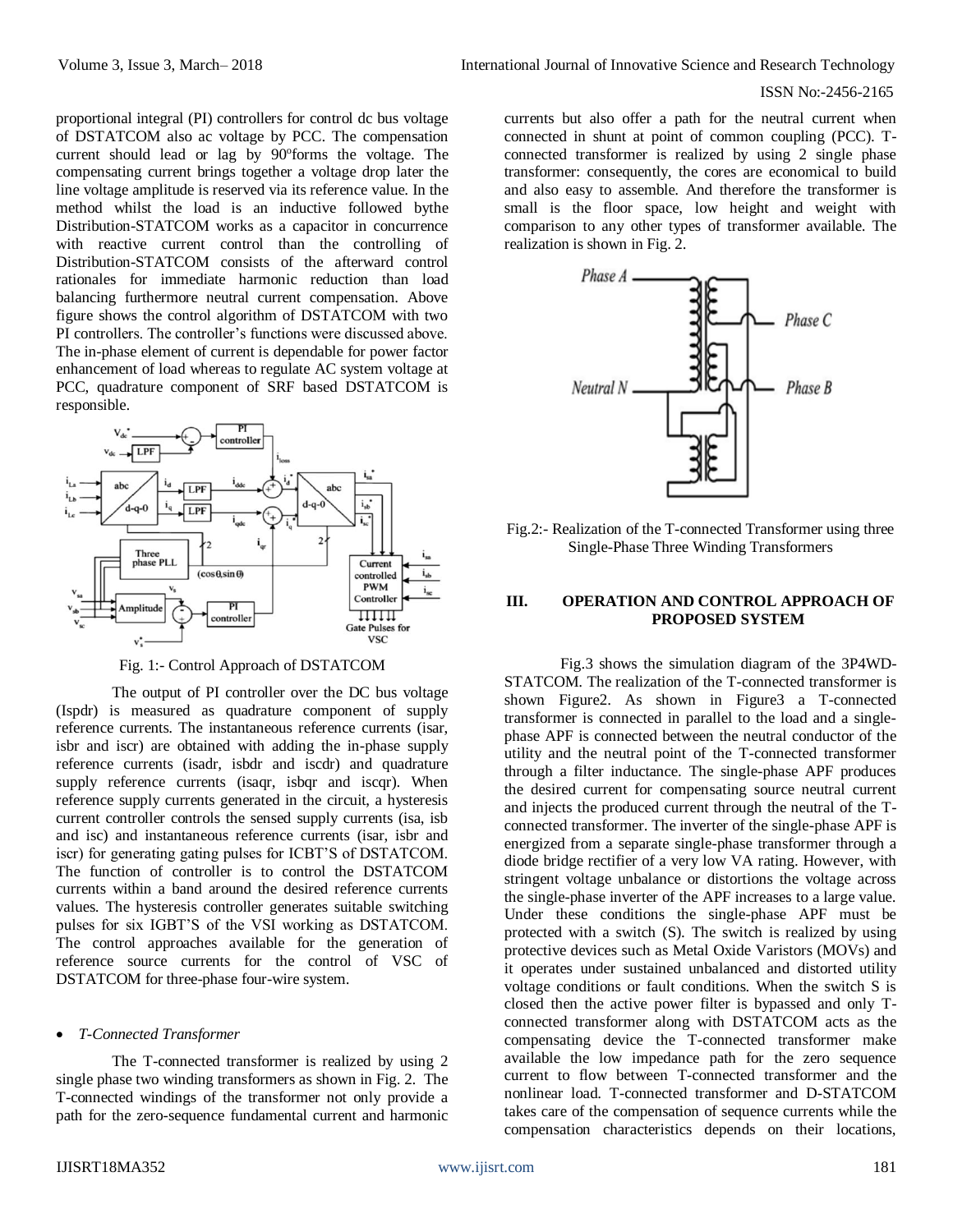ISSN No:-2456-2165

impedances of the transformers and utility voltage condition. The capacitor connected on the DC side of VSC is charged by the real power taken from distribution system.

When switch S is open then the active power filter is connected into the circuit and the single phase active power filter is supplied by the separate single phase source. Single phase APF operates and produce the desired current for compensation of source neutral current and injects the same through neutral of T-connected transformer. This current split equally and flow through each T-connected winding of transformer. Such that APF circulate neutral current to the load via T-connected transformer. Therefore effectiveness does not depend on the zero sequence impedance of Tconnected transformer and its location. Hence, special design for T-connected transformer for low zero sequence impedance is not requiring. The APF takes care of the harmonics in the system and reduces the neutral current to very less value which results improving power factor.



Fig.3:- Simulation diagram of the three-phase four-wire system

Control Strategy of Single Phase APF

The block diagram of the closed-loop control system for single-phase APF is shows in Fig. 4. The current reference for the single-phase APF is derived by summing up the load currents flowing in each phase.

The current reference generated is compared with the actual T-connected transformer neutral current (ITn) and the difference of these two quantities is passed through a PI controller. The output of the PI controller is compared with the triangular carrier wave to obtain the required gate patterns for the single phase inverter.



Fig.4:- Control scheme for single-phase APF.

#### **IV.SIMULATION RESULT**

The T-connected transformer based DSTATCOM connected to a three-phase four-wire system is modeled and simulated using the MATLAB.. The MATLAB based model of the three-phase four-wire DSTATCOM is shown in Fig.3 When 3 phase unbalanced non-linear load is connected across the 3 phase source and the unbalancing is provided in the utility voltage by changing the phase difference by 0º, -110º and 120º.

The outcomes are shown in the Figure5. Trace 1: three phase source voltage, trace 2: three phase source current, trace 3: source neutral current, trace 4: DC side voltage, and trace 5: T-connected transformer neutral current. At time 0.25 sec DSTATCOM is turned on with 12 pulse which improves the current but phase difference is still disturbed, then at time 0.5 sec APF is also turned on which reduces the harmonics in the system and neutral current is also reduced to a great extent that can be shown in figure5.



Fig.5:- Performance of three phases four wire distribution system

The total harmonic distortion (THD) at 0.1 sec is 22.43%. When D-STATCOM is turned on THD reduces to 8.04%but phase difference is still unbalanced then APF is turned on at 0.5 sec and the THD is reduces up to 3.80% with balanced condition and neutral current also reduces to a great extent